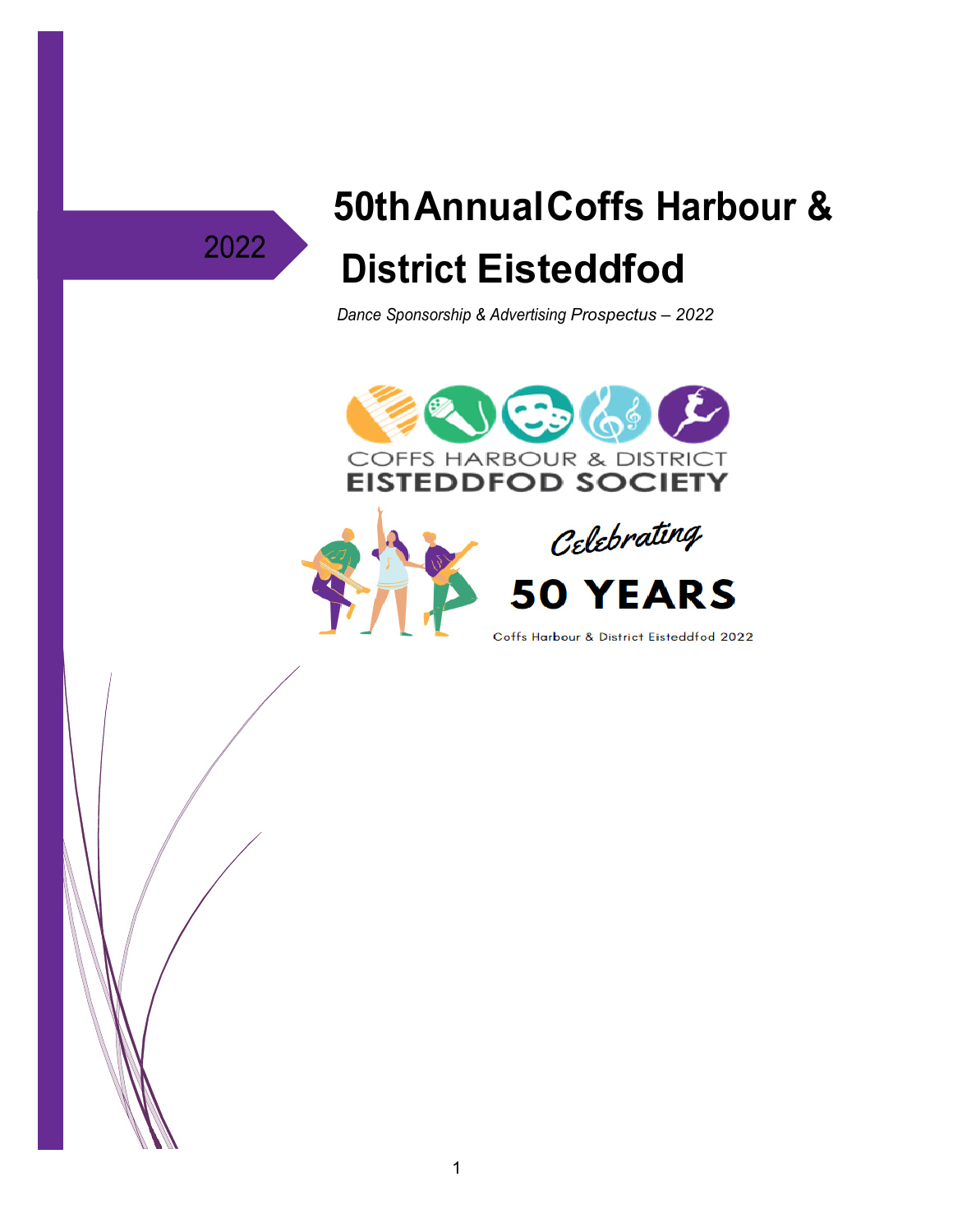#### **Contents**

|     | 1. Sponsorship Opportunities |  |
|-----|------------------------------|--|
| 1.1 |                              |  |
| 1.2 |                              |  |
| 1.3 |                              |  |
| 1.4 |                              |  |
| 1.5 |                              |  |
|     |                              |  |
|     |                              |  |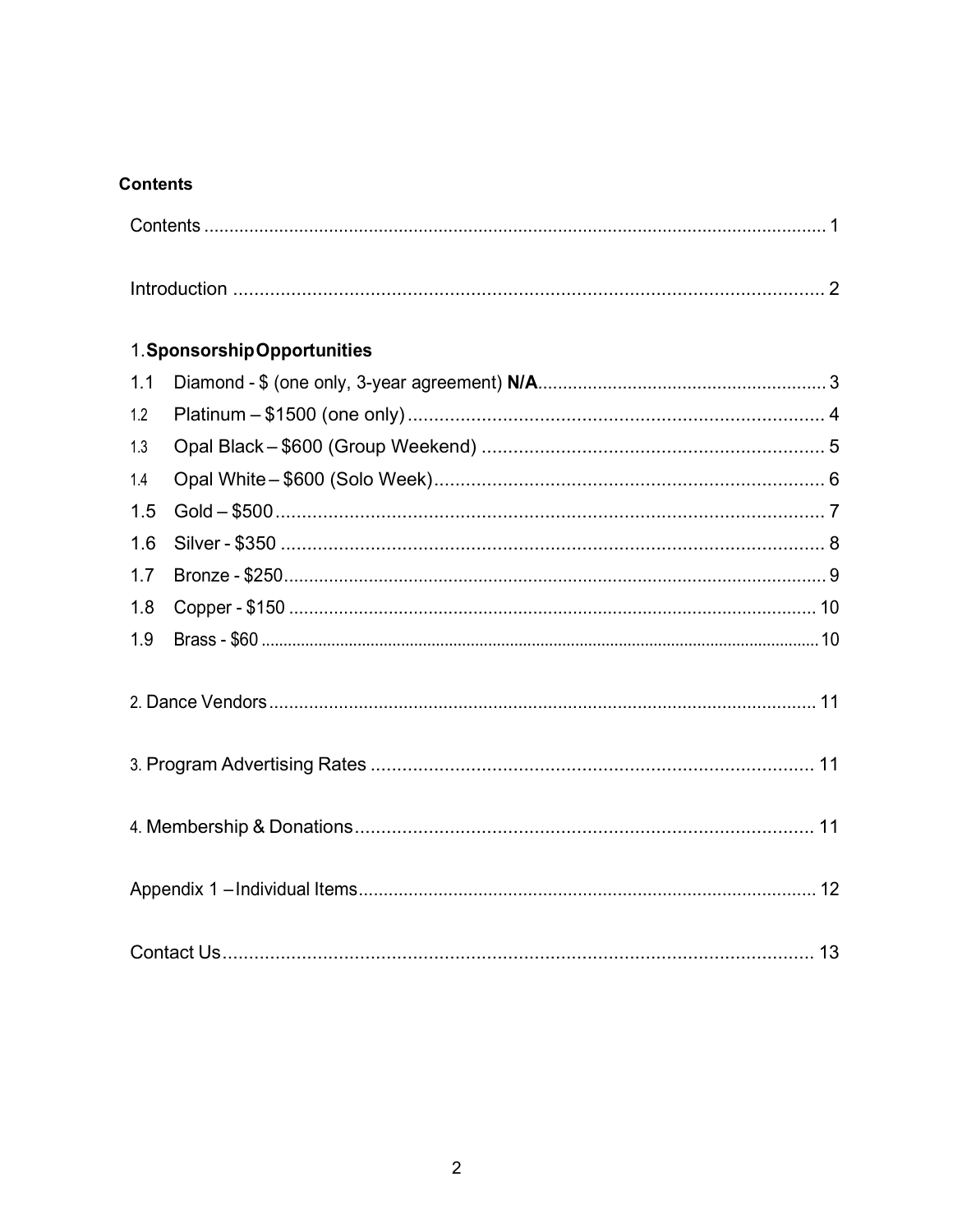#### **Introduction**

The Coffs Harbour and District Eisteddfod Society has been encouraging and nurturing young performers across various genres for over 50 years. In addition to providing the Annual Eisteddfod, Gala and Excellence Concerts, workshopsforstudentstoshowcasetheirabilities, the Society provides opportunities for talented performers to extend their training and experience via scholarships to summer schools and workshops with world renowned teachers.

Asa**Not for Profit** organisationrunbyvolunteers,allfundsraisedgobackintotherunningof theAnnual Eisteddfod. As such, we would invite you to become a supporter of the Society as a sponsor, advertiser or member and assist us in continuing this tradition.

The annual eisteddfod is the longest continual running and only diverse cultural event in this region. Each year it attracts over 3000 competitors and their families to the Coffs Coast. There are five genres in the Eisteddfod – Dance, Piano, Vocal, Instrumental, and Speech & Drama – with specific Schools Group sections within some of these as well.

We understand the importance of providing recognition to our sponsors, members, volunteers, and supporters and adding value in return for their investment. Whilst any donationisgreatlyappreciated, theSociety has introduced a structured approach designed toprovideareturninlinewiththelevelof support offered. There are seven levels of sponsorship, three program advertising only options, and two types of membership. Please refer to the details of each in the following pages.

In 2022, the Dance genre will begin on the June Long Weekend and run for 9 days over on the Coffs Coast.

Dates and venues as follow:

- 10 June 2022 Schools Day
- 11-13 June 2022-GroupsWeekend–Coffs Harbour Education Campus
- 17-25June2022-Solos Jetty MemorialTheatreCoffs Harbour

If you would like to support and encourage our youth, please contact the Dance Committee at [dance@coffseisteddfod.org.au,](mailto:dance@coffseisteddfod.org.au,) or phone our coordinator. As soon as your support commitment is finalised, Dance can begin promoting your business immediately via our webpage and social media.

To ensure programs and other sponsor requirements are met, we aim to have all support needs finalised by 31 March2022.

We would like to thank you for considering our request and look forward to hearing from you.

#### *Kind regards,*

#### *2022 Dance Committee*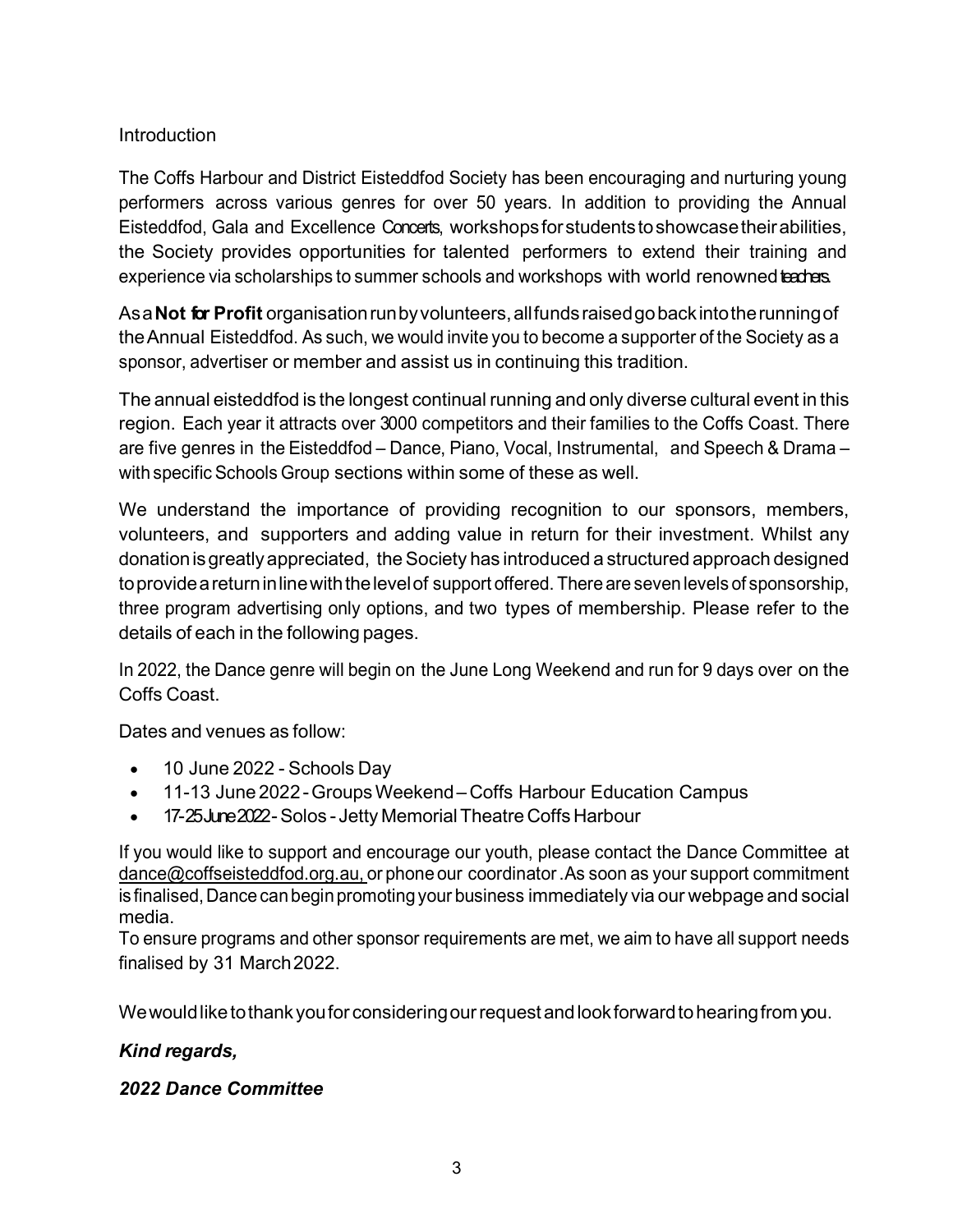### <span id="page-3-0"></span>**1.1 Diamond - Overall Sponsorship - Not Available, Thankyou RJK Optometry**

#### **(maximum of 1 only) - 3 Year Agreement**

As Diamond Sponsor of the Coffs Harbour and District Eisteddfod Society for 2022, your organisation will have naming rights to the 2022 eisteddfod season which incorporates five genresincludingDance,Piano,Vocal,Instrumental, School Choirs, SpeechandDrama.Youwill receive the highest level of recognition in the lead-up to and during the 2022 Eisteddfod season.

- Exclusivity of DiamondSponsorship
- First right of refusal for Diamond Sponsorship in 2023
- Naming rights to the 2022 Eisteddfod The <Organisation Name> 2022 Coffs Harbour & District Eisteddfod
- Naming rights recognition in all marketing mediums and on Comps online, the online entry system for theeisteddfod
- Opportunitytospeak at theopeningofeachEisteddfod genre–5 minute length at all 5 genres
- Verbal acknowledgement as Coffs Harbour and District Eisteddfod Sponsor at the open and close of each session of all genres during the eisteddfod season
- Verbal acknowledgment by all eisteddfod genres in sessions during the eisteddfod season
- Your corporate logo on the front cover of all genre programs
- Logo displayed in slides during each session of all genres duringthe eisteddfod season
- Logo and link to your website from home page and sponsor page of Coffs Harbour and District Eisteddfod Society [www.coffseisteddfod.org.au](http://www.coffseisteddfod.org.au/)
- One full page advertisement in all eisteddfod genre programs
- Promotion via Coffs Harbour and District Society both social/media channels
- OneFamilySeasonpassto the2022CoffsHarbourandDistrictEisteddfods.Eachpass is for two adults and two children and includes entry to all sessions of all eisteddfod genres
- Two tickets to the Dance Gala/Awards Presentation & Excellence Concerts featuring group performances as selected by the adjudicator from local studios, and the finals ofthesoloperformancescholarships
- Opportunity to exhibit at all eisteddfod genre venues.
- Half page advert / Editorial Coffs Harbour Advocate or Radio advert proposal, to be determined by yourself and Coffs Harbour Eisteddfod Society.
- Recognition on A4 Poster for Gala Dance/Awards Presentation & Excellence Concert and in advert in programmes for concerts.
- Allocation of patronage to a senior performance scholarship from the Dance Eisteddfod as selected by you or assigned by the Dance Coordinator
- Naming Rights to Major Overall Award to be announced at Excellence Concert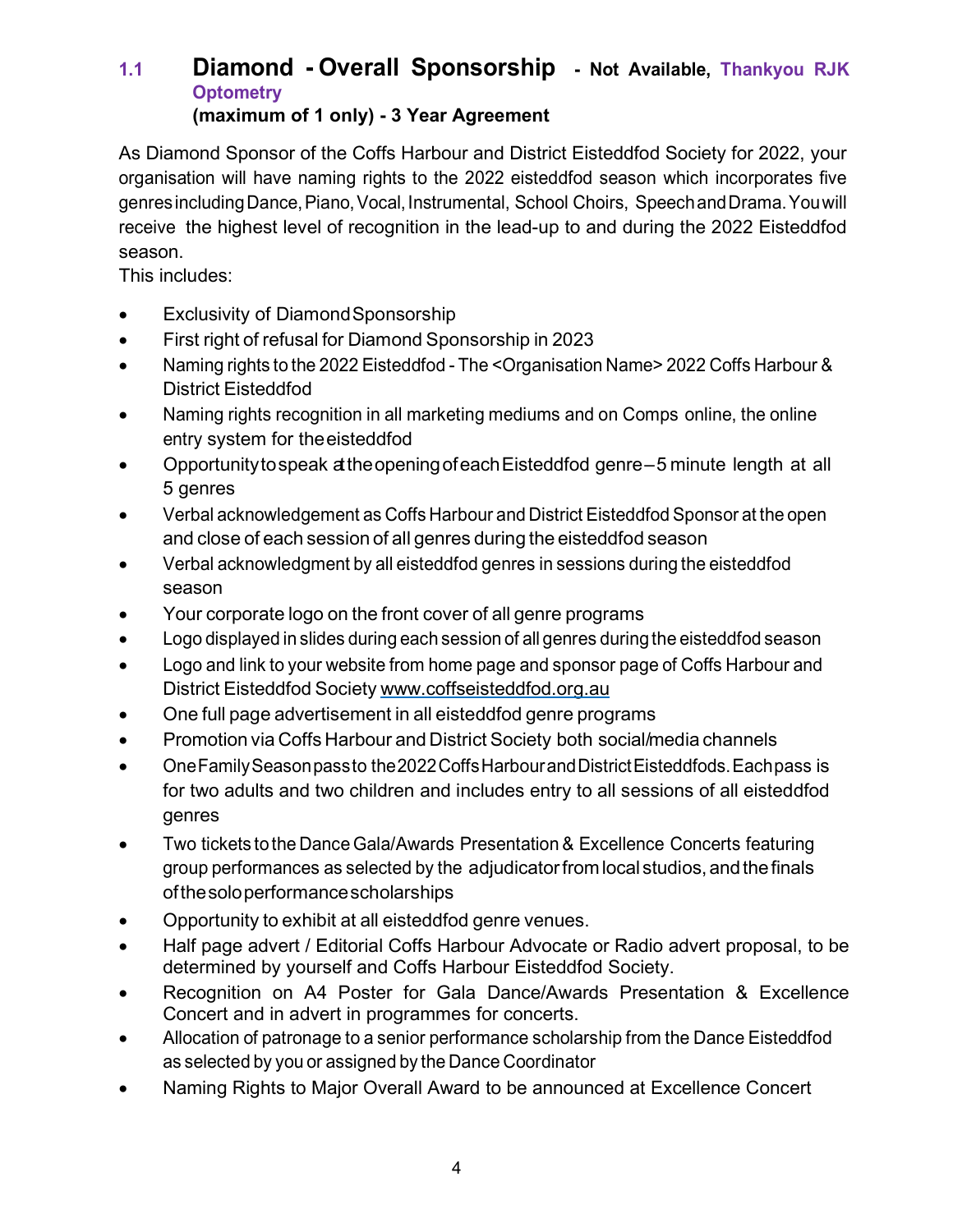#### <span id="page-4-0"></span>**1.2 Platinum – \$1500 – Dance Sponsorship (maximumof 1only)**

As Platinum Sponsor of the Coffs Harbour Dance Eisteddfod section for 2022, your organisation will have naming rights to the 2022 Dance section and receive the highest level of recognition in the lead-up to and during the 2022 Dance Eisteddfod.

- Exclusivity of PlatinumSponsorship
- Section naming rights to the Dance section of the 2022 Eisteddfod –The <Organisation Name> 2022 DanceEisteddfod
- Section naming rights recognition in all marketing mediums and on Comps online, the online entry system for the eisteddfod for your sponsored section
- Verbal acknowledgement at the open and close of each session of your sponsored section during the eisteddfod season
- Further verbal acknowledgment by all eisteddfod sections during the eisteddfod season
- Your corporate logo on the front cover of your sponsored section program
- Logo displayed in slides during each session of your sponsored section during the eisteddfod season
- Logo and link to your website from Dance page and sponsor page of Coffs Harbour and District Eisteddfod Society [www.coffseisteddfod.org.au](http://www.coffseisteddfod.org.au/)
- One full page advertisement in Dance Eisteddfod program
- Your name in the other eisteddfod section programs
- Promotion via social media channels by Dance
- One Family Season passes to the 2022 Coffs Harbour and District Eisteddfod. Each pass is fortwoadultsandtwochildrenand includesentry to all Eisteddfod genres.
- One tickets to both Dance Gala/Awards Presentation and Excellent Concert featuring group performances as selected by the adjudicator from local studios and the finals of the solo performance scholarships
- Allocation of patronage to a senior performance scholarship from the Dance Eisteddfod as selected by you or assigned by the Dance Coordinator
- Exhibition of banners and marketing materials at Dance venues.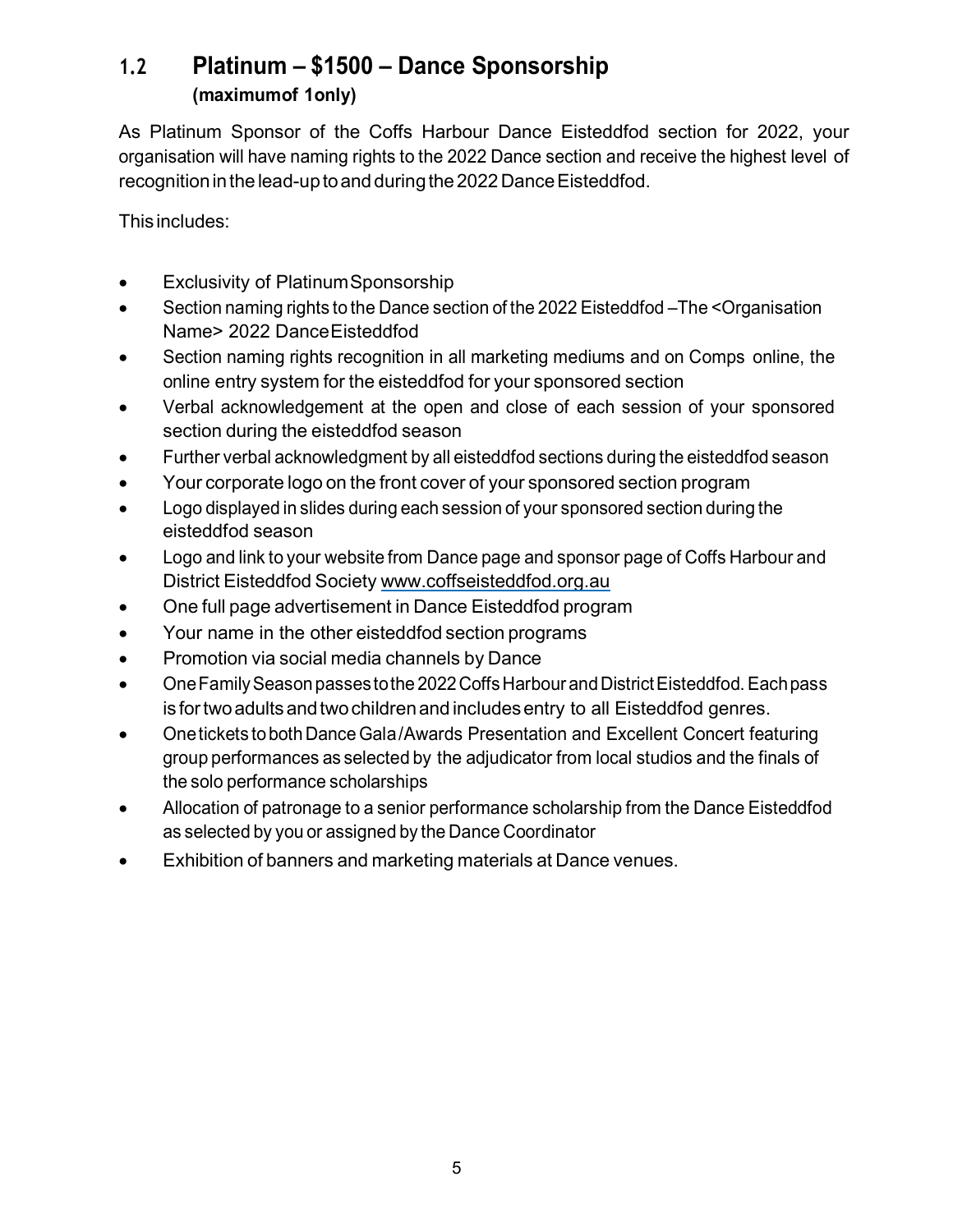## <span id="page-5-0"></span>**1.3 Opal Black – \$600 – Group Weekend Sponsorship (Maximum of 1 only)**

As Opal Black Sponsor of the Coffs Harbour Dance Eisteddfod for 2022, your organisation will be named as sponsor of the 2022 Dance Eisteddfod Group Weekend and receive significant recognition in the lead-up to this.

- Exclusivity of Opal Black Sponsorship
- Dance Eisteddfod Group Weekend sponsored by your organisation for example 'Dance Groups proudly presented by Your Organisation'
- Verbal acknowledgement of sponsorship regularly throughout group weekend of the Dance Eisteddfod
- Verbal spruiking of your organisation's products and services throughout Group Weekend of the Dance Eisteddfod
- Half page advertisement at the beginning of the Group Weekend schedule in the Dance program
- LogodisplayedinslidesduringeachsessionofDanceEisteddfodGroupWeekend
- Promotion via social media channels by Dance
- Allocation of patronage to Teacher Feature scholarship your organisations logo/name will be printed in section program against the allocation
- One Family Season pass for the 2022 Coffs Harbour and District Eisteddfod. This dance sessions pass is for two adults and two children and includes entry to all sessions
- Exhibition space assigned for Group Weekend near venue entrance to promote your organisations products andservices.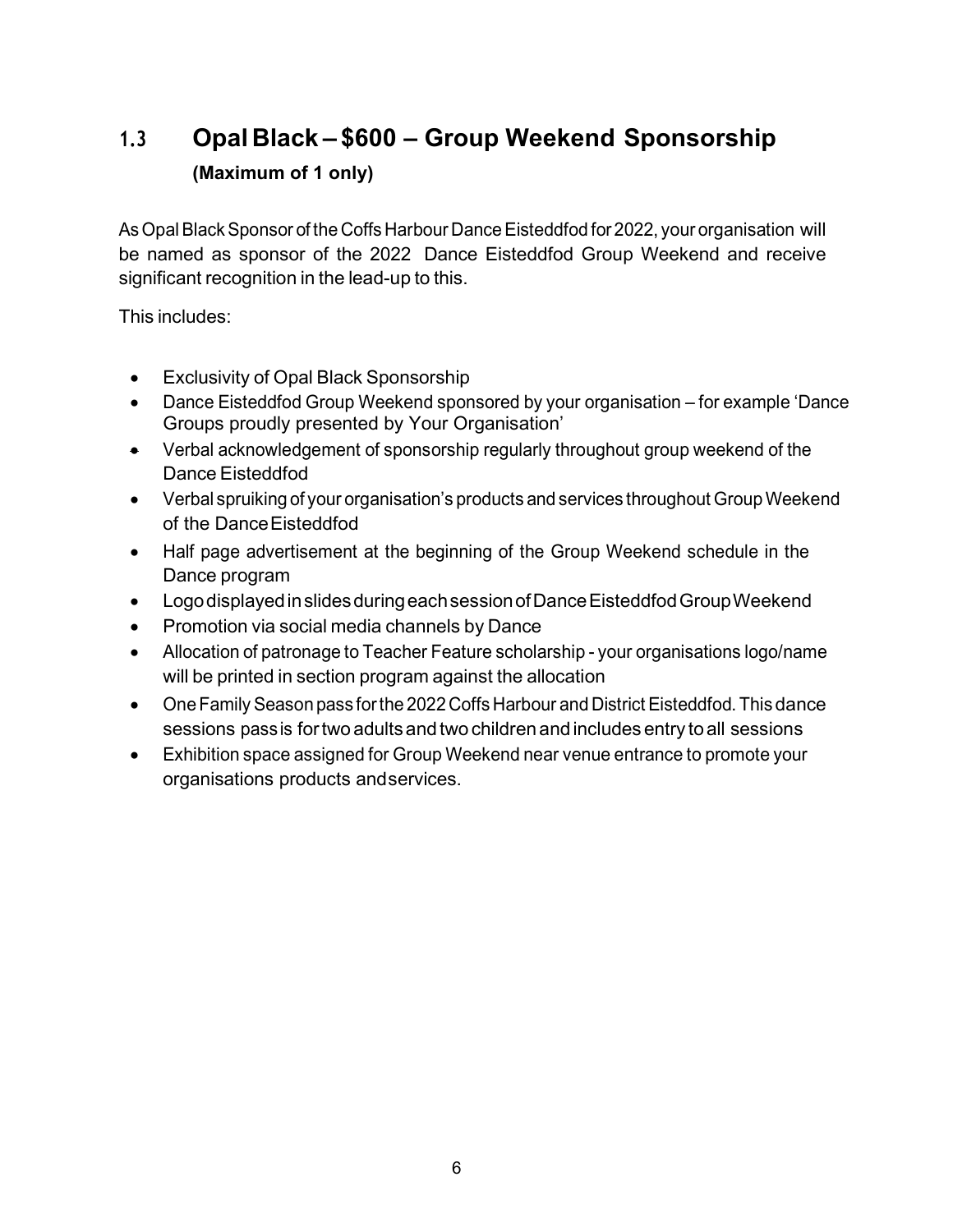## <span id="page-6-0"></span>**1.4 Opal White – \$600 – Solo Week Sponsorship (Maximum of 1 only)**

As Opal White Sponsor of the Coffs Harbour Dance Eisteddfod for 2022, your organisation will benamedassponsorofthe2022DanceEisteddfodSoloScheduleandreceive significant recognition in the lead-up to this.

- Exclusivity of Opal White Sponsorship
- Dance Eisteddfod solo schedule sponsored by your organisation for example 'Dance Solo Schedule proudly presented by Your Organisation'
- Verbal acknowledgement of sponsorship regularly throughout the solo schedule of the Dance Eisteddfod
- Verbal spruiking of your organisation's products and services throughout the solo schedule of the Dance Eisteddfod
- Half pageadvertisementatthebeginningofthesoloscheduleintheDanceprogram
- Logo displayedinslidesduringeachsessionofDanceEisteddfodsoloschedule
- Promotion via social media channels by Dance
- Allocation of patronage to a Performance Scholarship award
- One Family Season pass for the 2022 Coffs Harbour and District Eisteddfod. This pass is for two adults and two children and includes entry to all dance sessions
- Exhibition space assigned for solo schedule near venue entrance to promote your organisation's products and services.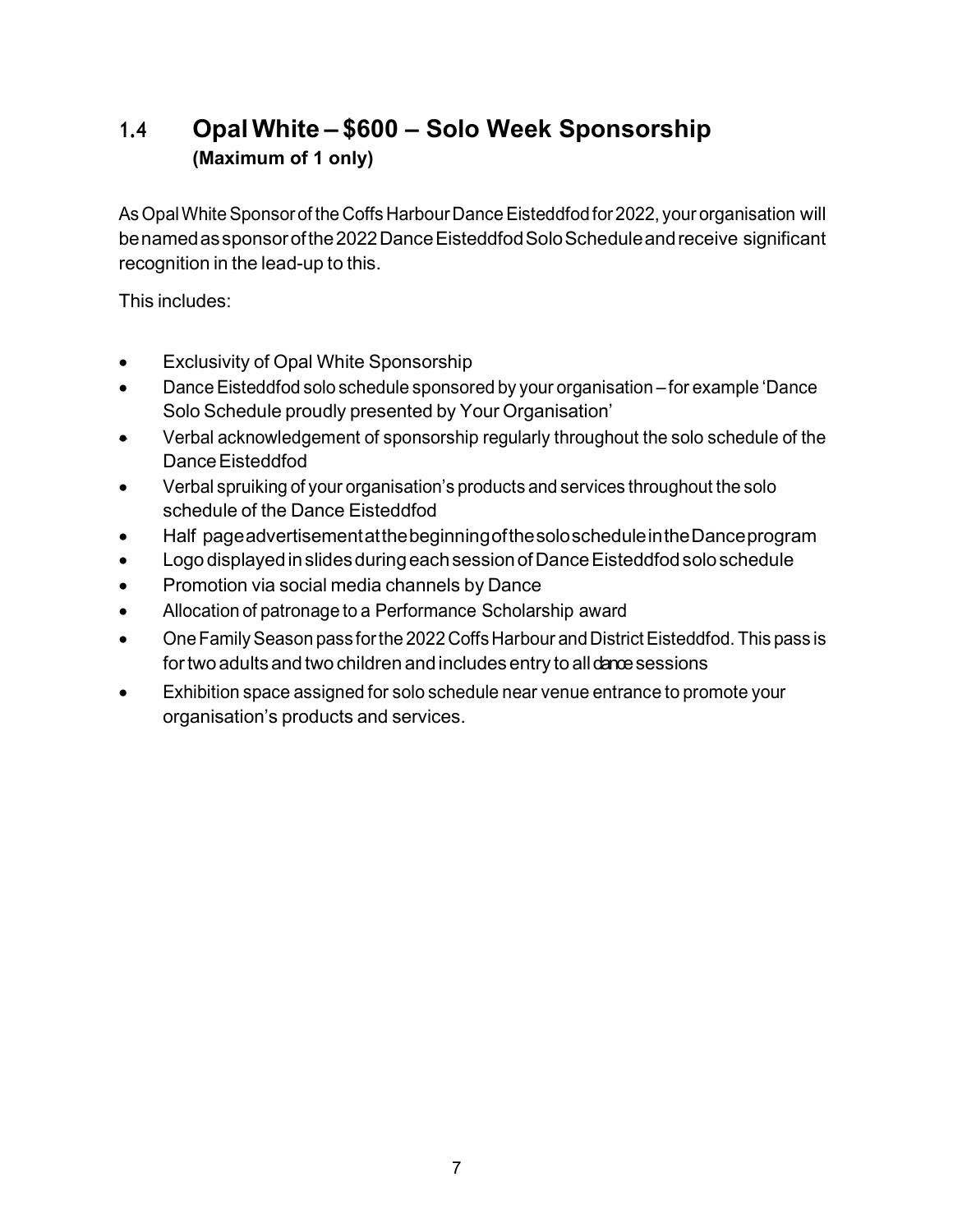## <span id="page-7-0"></span>**1.5 Gold –\$500**

As a Gold Sponsor of the Coffs Harbour and District Eisteddfod Society for 2022, your organisation will receive recognition in the lead-up to and during the 2022 Eisteddfod season.

- Verbal acknowledgement of sponsorship by all eisteddfod genres during the eisteddfod season
- Quarter page advertisement in Dance program
- Your corporate nameprinted in all other eisteddfod section programs
- Logo displayed in slides during each session of eisteddfod section that secured your sponsorship
- Promotion via social media channels by Dance
- Allocation of patronage for Championship from the Dance Eisteddfod as selected by you or assigned by the Dance Coordinator
- One Family Season pass forthe 2022 Coffs Harbour and District Eisteddfod. This pass is for two adults and two children and includes entry to all dance sessions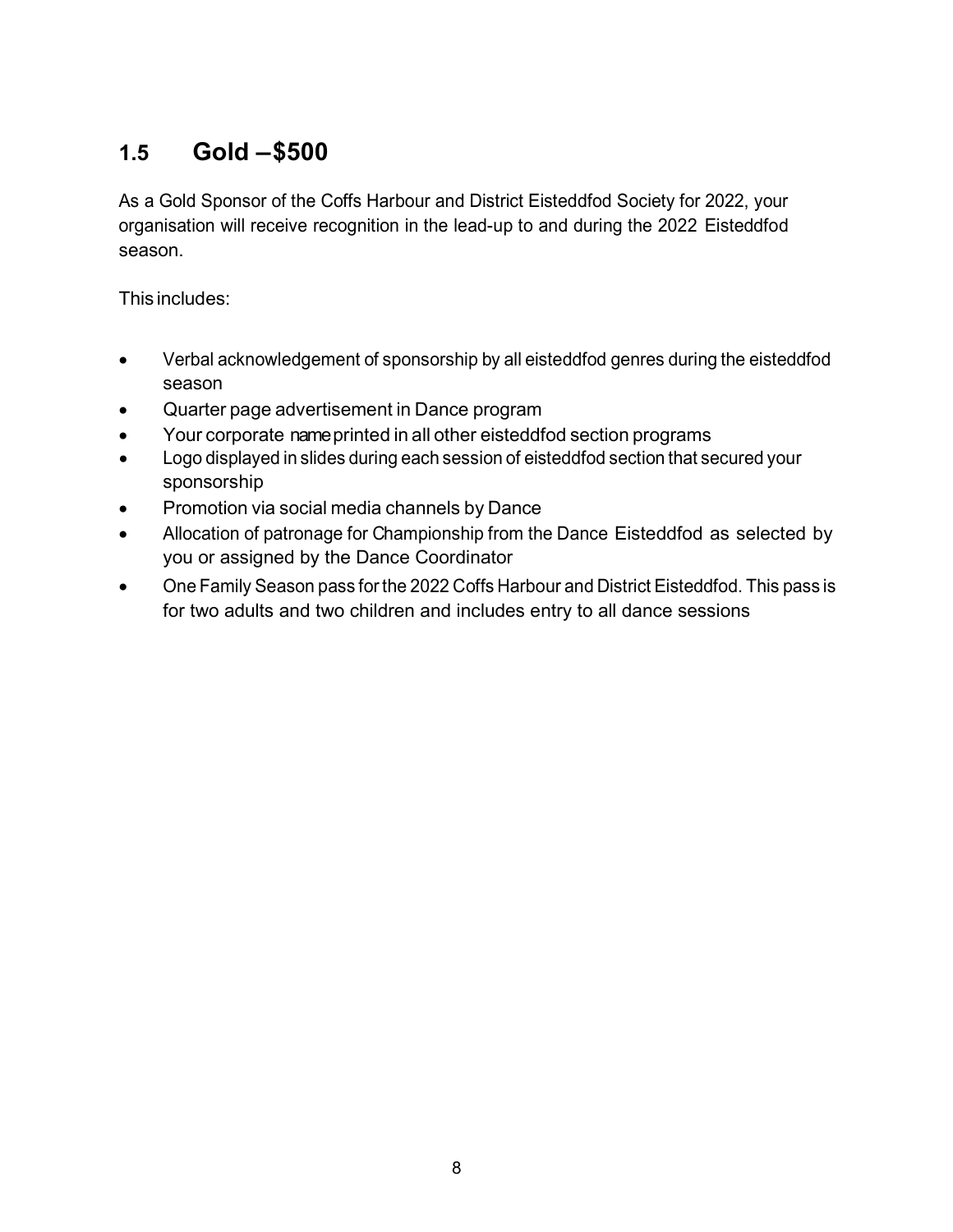### <span id="page-8-0"></span>**1.6 Silver -\$350**

As a Silver Sponsor of the Coffs Harbour and District Eisteddfod Society for 2022 your organisation will receive recognition in the lead-up to and during the 2022 Eisteddfod season.

This includes:

- Verbal acknowledgement of sponsorship during the eisteddfod season by Dance
- Banner advertisement in Dance program
- Logo displayed in slides during each session of eisteddfod genre that secured your sponsorship
- Promotion via social media channels by Dance
- Allocation of patronage for Championship/section from the Dance Eisteddfod aschosen byyouorassignedbytheDanceCoordinator
- OneAdult Season pass forthe 2022 Coffs Harbour and DistrictEisteddfod. This pass is for one adult and includes entry to all dance sessions.

#### <span id="page-8-1"></span>**1.7 Bronze -\$250**

As a Bronze Sponsor of the Coffs Harbour and District Eisteddfod Society for 2022, your organisationwillreceiverecognitioninthelead-uptoandduringthe2022Eisteddfod season.

- Verbalacknowledgementof sponsorshipduringtheeisteddfodseasonbyDance
- One banner advertisement in Dance program
- Your organisations name displayed in slides during each session of eisteddfod section that secured yoursponsorship
- Promotion via social media channels by Dance
- Allocation of patronage for one section from the Dance Eisteddfod as selected by you or theDanceCoordinator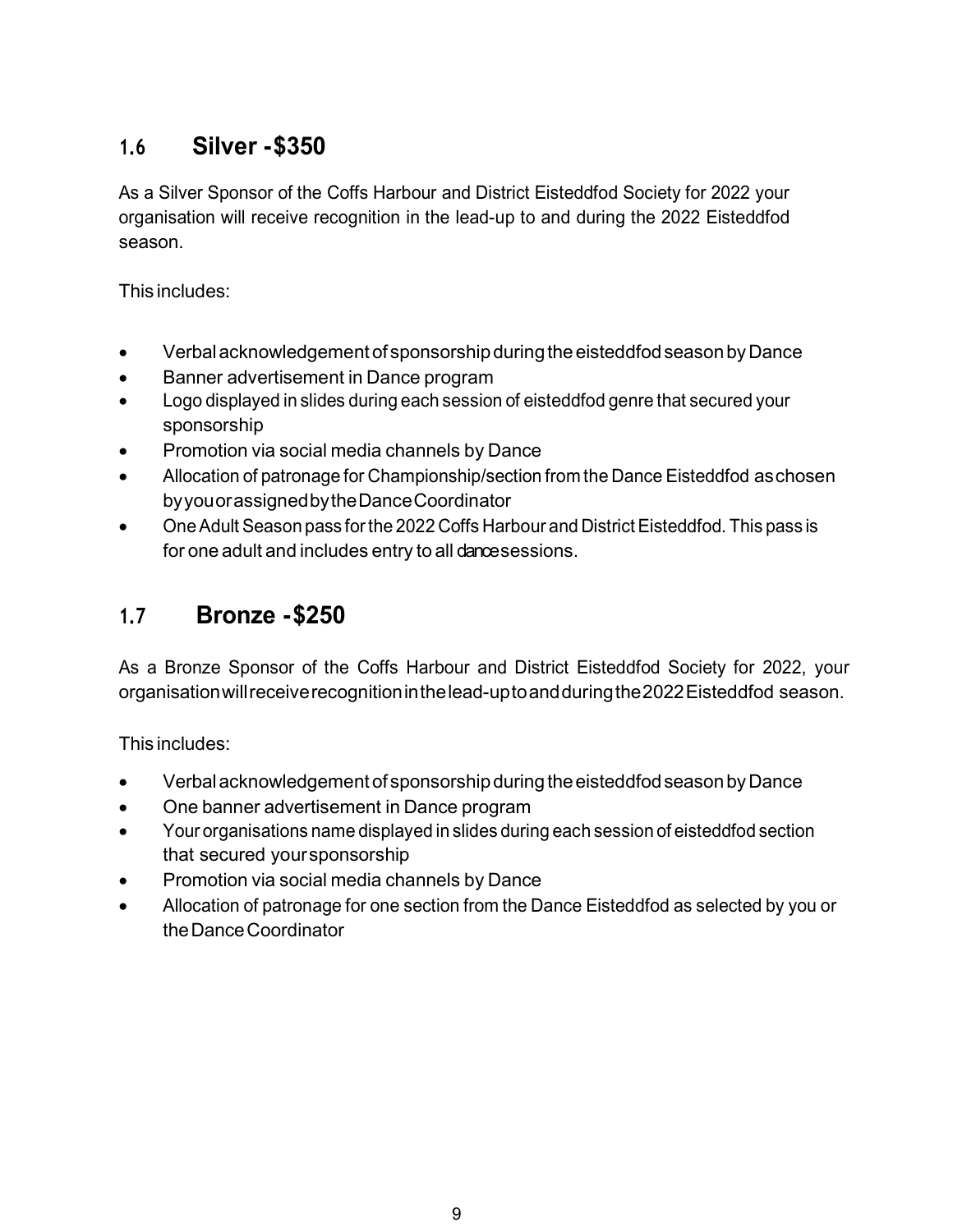#### **1.8 Copper -\$150**

As a Copper Sponsor of the Coffs Harbour and District Eisteddfod Society for 2022, your organisationwillreceiverecognitioninthelead-uptoandduringthe2022Eisteddfod season.

This includes:

- Your corporate logo printed in Dance program
- Your organisation's name displayed in slides during each session of eisteddfod section that secured yoursponsorship
- Promotion via social media channels by Dance
- Allocation of patronage for one section from the Dance Eisteddfod as selected by you or assigned by the Dance Coordinator.

#### **1.9 Brass -\$60**

As a Brass Sponsor of the Coffs Harbour and District Eisteddfod Society for 2022, your organisationwillreceiverecognitioninthelead-uptoandduringthe2022Eisteddfod season.

This includes:

<span id="page-9-0"></span>• Allocation of patronage for one section from the Dance Eisteddfod as selected by you or assigned by the Dance Coordinator

**Please Note – Changes to this agreement may be necessary due to COVID restrictions or NSW Health Orders at the time of our events or leading up to our scheduled events**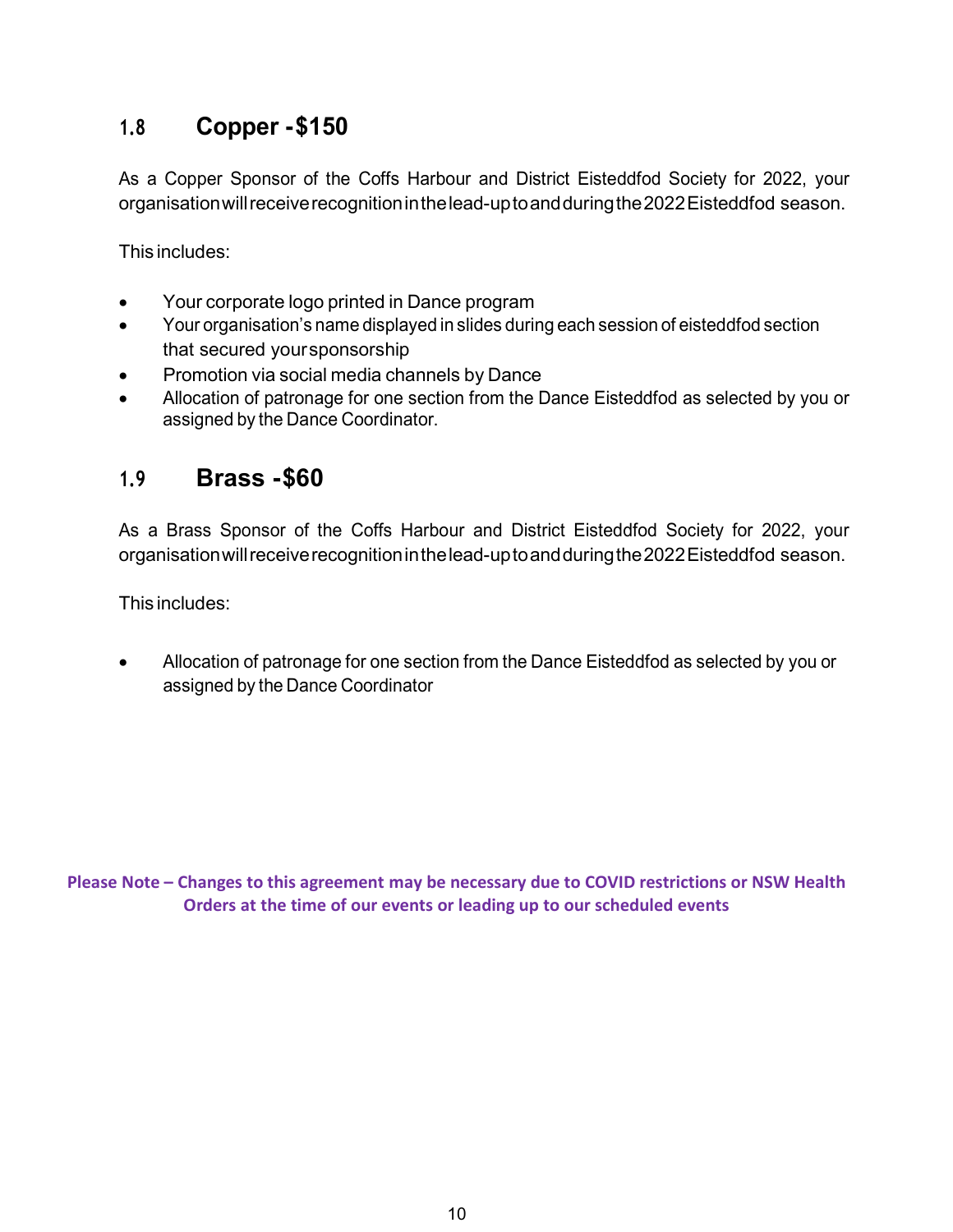### **2. DanceVendors**

TheDanceEisteddfodoffersvendorstheopportunitytoholdadisplaystandduringthe Dance Eisteddfod group weekend in June 2022.. The number of vendor stands are limited, must be relevant to the spirit of the eisteddfod, and must be approved by the committee. Cost is as follows:

• Daily Rate **business and Solution Contract Contract S**150 - (inc Banner advert)

- Three-day exhibit  $$360$  (inc  $\frac{1}{2}$  page advert) • Undercover exhibition space
- Promotion via social media channels by Dance
- Periodic mention of your attendance by announcer throughout Dance Group Weekend.

Dance Vendors must provide the committee with current working with children checks and their own public liability insurance.

### <span id="page-10-0"></span>**3. ProgramAdvertisingRates**

Rates to follow are for advertising only and are per eisteddfod genre program:

| $\bullet$ | <b>Full Page</b>               | \$175 |
|-----------|--------------------------------|-------|
| $\bullet$ | <b>HalfPage</b>                | \$100 |
| $\bullet$ | Quarter Page                   | \$75  |
| $\bullet$ | Banner (across bottom of page) | \$50  |

<span id="page-10-1"></span>*NOTE:* All program's will be available online.

## **4. Membership/Donations/ Trophies**

Membership to the Coffs Harbour & District Eisteddfod Society Inc. is available on two levels:

| Individual (All ages)  | \$10 peryear  |
|------------------------|---------------|
| School/Studio/Business | \$20 per year |

Committee meetings are monthly, with all members welcome to attend and offer input into the running of our annual community event.

Asa**notforprofit**organisationrunbyvolunteers,donationsofanyamountaregratefully accepted by the Society to put towards the annual running costs of the eisteddfod.

A membership form will be provided online [www.coffseisteddfod.org.au](http://www.coffseisteddfod.org.au/)

*NOTE:*If you wish to remain a trophy sponsor a contribution of \$12 is required to maintain the award in your name.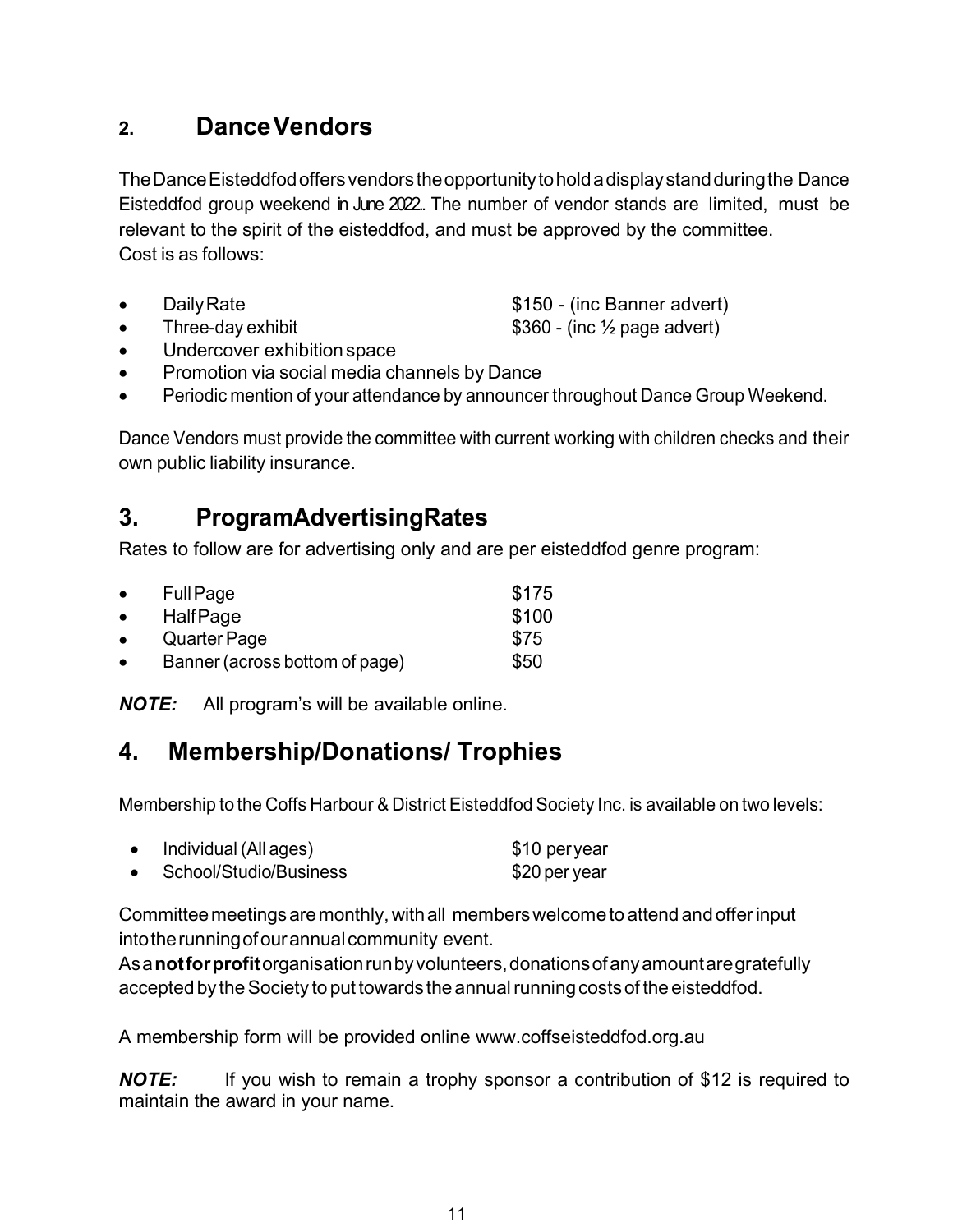## <span id="page-11-0"></span>**Appendix 1 – Individual Items**

| <b>CHAMPIONSHIPS</b>                                              |              |
|-------------------------------------------------------------------|--------------|
| <b>Junior Contemporary</b>                                        | \$175        |
| <b>Junior Jazz</b>                                                | $\mathbf{G}$ |
| <b>Junior Tap</b>                                                 | "            |
| <b>Junior Modern</b>                                              | $\epsilon$   |
| <b>Junior Classical Ballet</b>                                    | "            |
| Intermediate Contemporary                                         | \$240        |
| Intermediate Jazz                                                 |              |
| Intermediate Tap                                                  | $\mathbf{G}$ |
| Intermediate Modern                                               | $\epsilon$   |
| <b>Intermediate Classical Ballet</b>                              | $\mathbf{G}$ |
| Open Contemporary                                                 | \$350        |
| Open Jazz                                                         |              |
| Open Tap                                                          | $\epsilon$   |
| Open Modern                                                       | $\epsilon$   |
| <b>Open Classical Ballet</b>                                      | "            |
| <b>PERFORMANCE SCHOLARSHIPS</b>                                   |              |
| <b>Junior Contemporary</b>                                        | 260          |
| <b>Junior Jazz</b>                                                | "            |
| <b>Junior Classical Ballet</b>                                    |              |
| <b>Senior Contemporary</b>                                        | \$450        |
| <b>Senior Jazz</b>                                                | "            |
| <b>Senior Classical Ballet</b>                                    | "            |
| Senior Tap                                                        |              |
| <b>MONETARY SCHOLARSHIPS - GROUPS</b>                             |              |
| <b>Teacher Feature</b>                                            |              |
| Monetary                                                          | \$300        |
| <b>TEAM CHOREOGRAPHY</b><br><b>Monetary Prize</b>                 | \$400        |
|                                                                   |              |
| <u>MONETARY SCHOLARSHIPS INDIVIDUALS</u><br><b>Monetary Prize</b> |              |
| <b>RESTRICTED- STUENTS WHO LIVE &amp; DANCE LOCALLY</b>           |              |
| <b>Restricted Classical Ballet Scholarship</b>                    | \$250        |
| <b>Restricted Contemporary Scholarship</b>                        |              |
| <b>Restricted Jazz Scholarship</b>                                | $\epsilon$   |
| <b>Restricted Tap Scholarship</b>                                 | "            |
| <b>UNRESTRICTED</b>                                               |              |
| <b>Classical Ballet Scholarship</b>                               | \$250        |
| <b>Contemporary Scholarship</b>                                   |              |
| Jazz Scholarship                                                  | "            |
| <b>Tap Scholarship</b>                                            | "            |